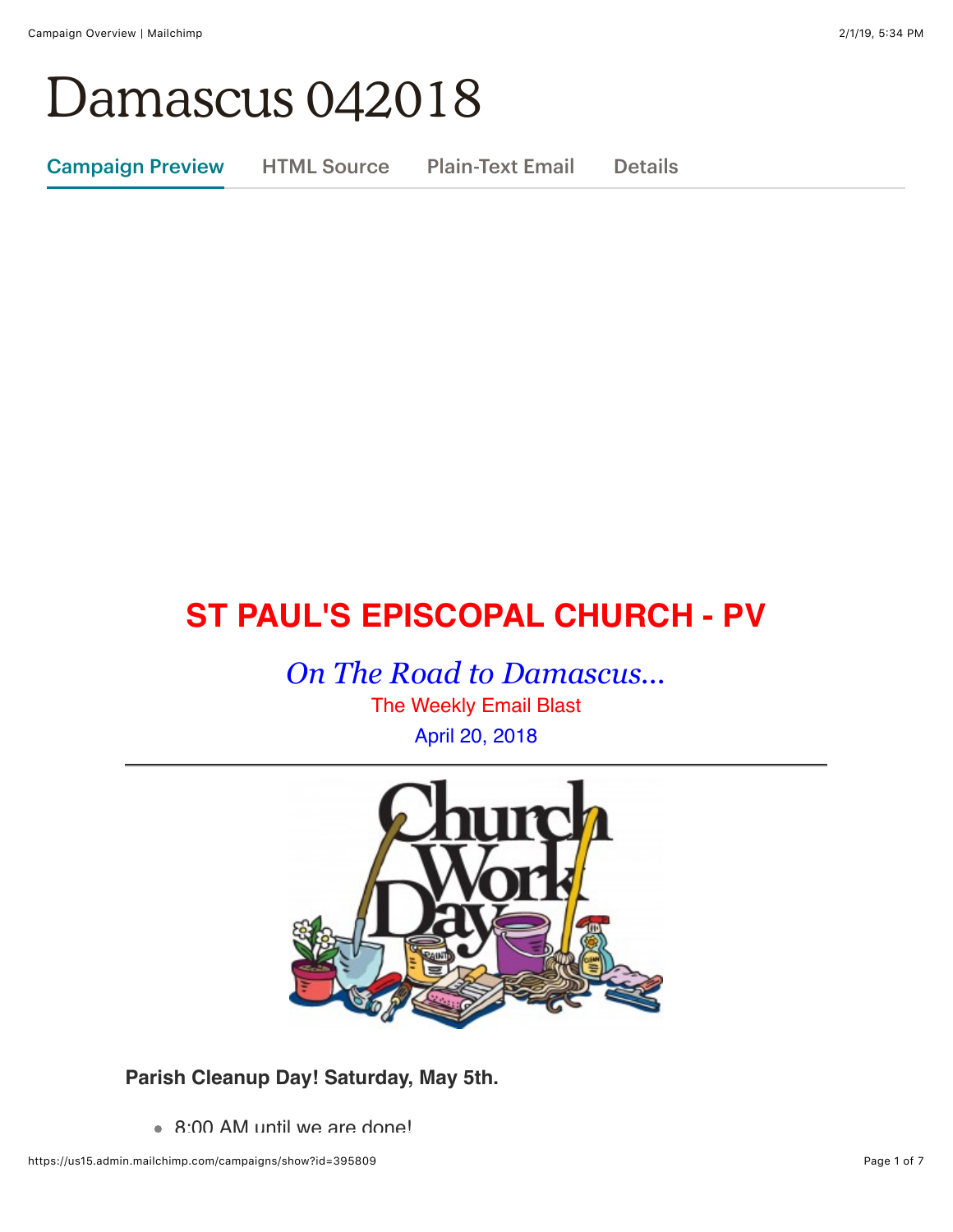$8:0.000$  and  $8:0.0000$  are done.

• Many Hands & Hearts = Happier Work!

Please bring yourselves, invite the neighbors, and, to those who are able, please bring wheelbarrows and/or any other useful tools for our time together. Thank you for helping on this day, and, as always, many thanks to those who work throughout the the year to make these buildings and grounds more and more beautiful and accessible for all people who come to these sacred spaces. *Thanks be to God for all of you!*



#### **Mother's Day Event!**

- Saturday, May 12th, 9:00 AM 4:00 PM \* Plant/Bake Sale
- Hanging Baskets & Annuals \* Thrift Shop Open
- There will be \$1.00 gifts available made especially for children to buy to give to their special people .
- Please contact Kimberly Marker for further information and to volunteer for the event at 914-475-9917 or [kmarker@hvc.rr.com.](mailto:kmarker@hvc.hvc.rr.com)



#### **For those celebrating birthdays & anniversaries:**

Dotti *Motan* Coroty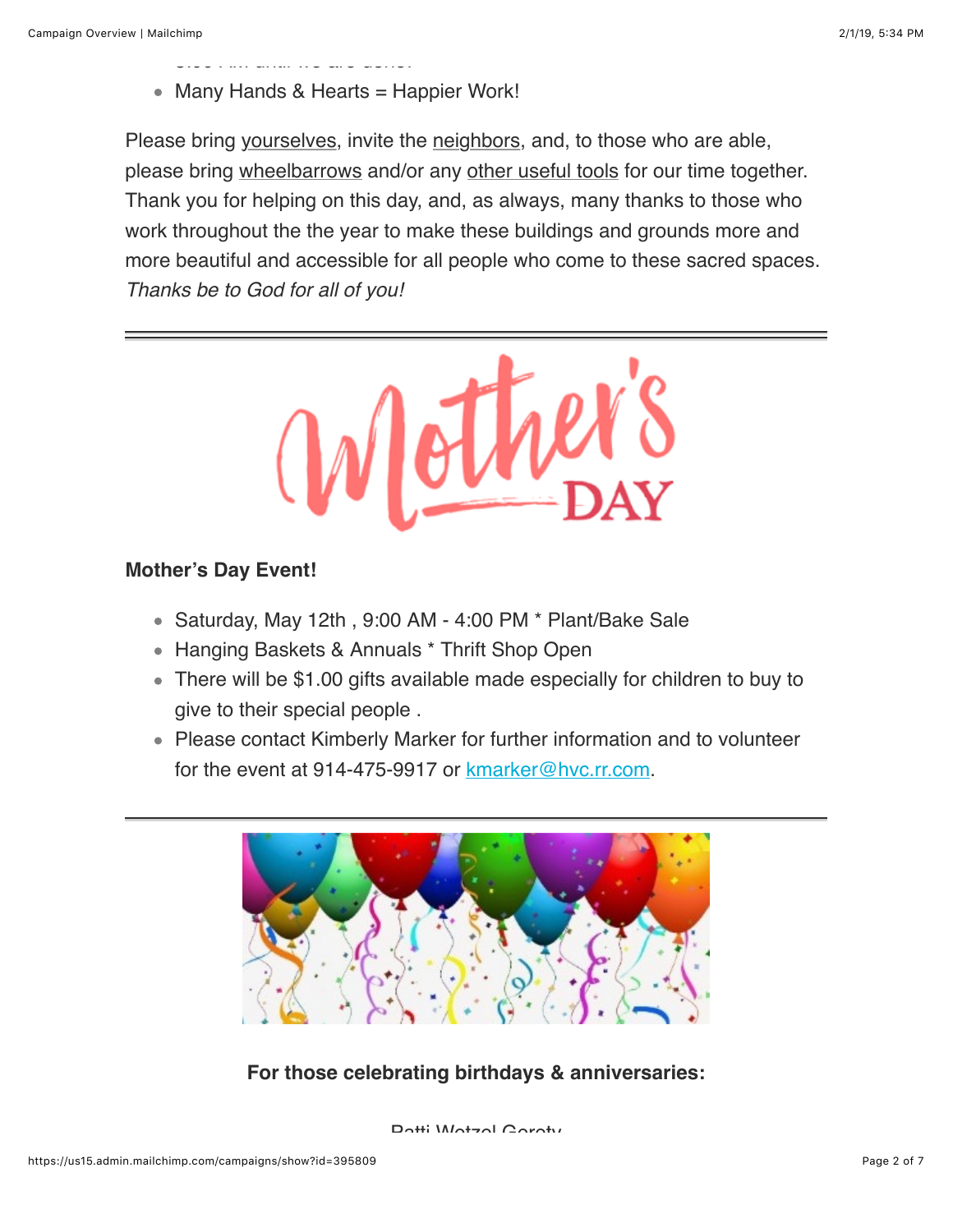Patti Wetzel Gerety John & Rhoda Gruner Steven Sprauer



#### **Quilting Retreat Day in our Parish Hall! STILL IN NEED TO 2 QUICHES OR FRITTATAS...**

- Saturday, April 28th , 8:00 AM 7:00 PM.
- St. Paul's will be providing prepared meals to the quilting/crafting participants.
- Please sign up on the Menu Posters in the Church or the Parish Hall to donate the prepared food for this wonderful new event.
- Please contact Barb Haight at  $barahaight@gmail.com$  with any questions on providing meals and for registration info.



Mother Megan will be attend **The Dream of the Priest: The 2018 Priests' Retreat** from Monday, April 30 - Wednesday, May 2.

This year's gathering will be dedicated to spiritual nurture and collegial time apart. The Rev. Barbara Cawthorne Crafton will offer meditative plenary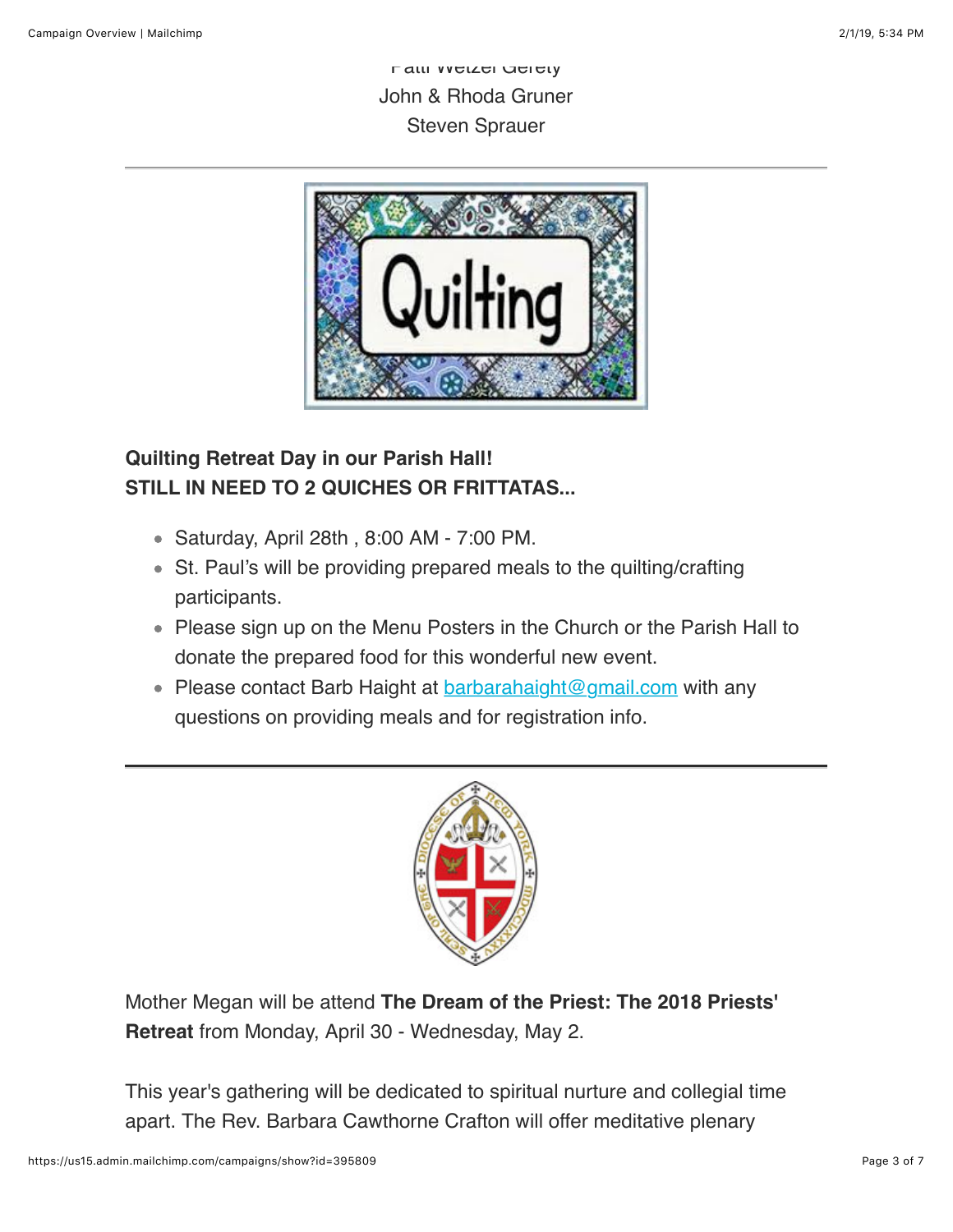sessions on the priestly vocation; we will worship together each day; and you will have the opportunity to sign up for a small group with one of the bishops, who will lead a spiritual practice or reflective conversation. The schedule will include significant free time for rest, recreation, and connecting with one another.



The next vestry meeting is on Monday, May 14th at 7pm.



**\*\*\* REMINDERS \*\*\*** Adams Gift Cards: Year-Round Fundraising At 8:00 AM please see Debby, At 10:00 AM please see Sandy. Thank You!

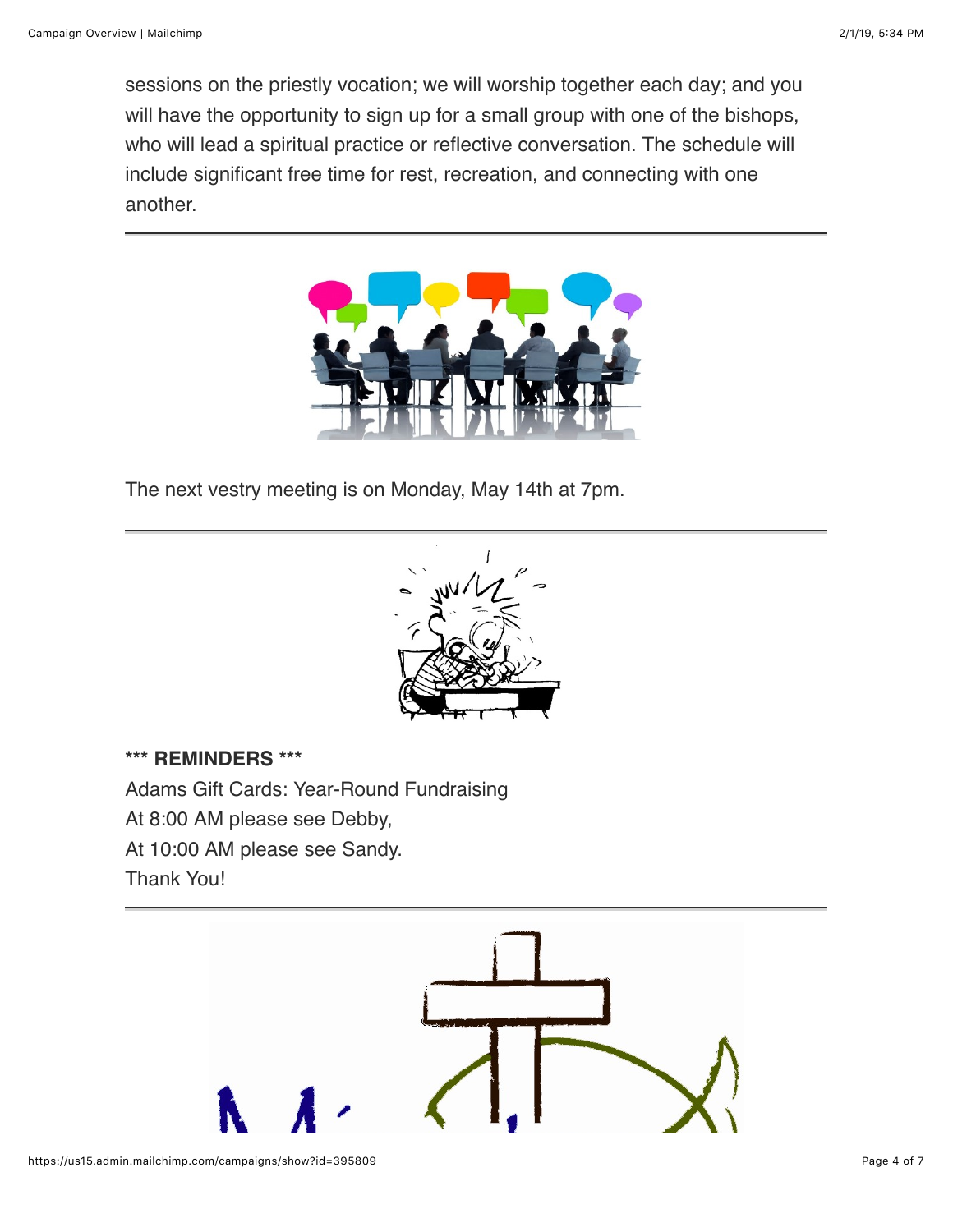# IVIINISTry V

**First Wednesday**: **1:00 PM** HE-RT II w/prayers for healing **ADA Access 6:45 PM - Ecumenical Food Pantry** PV United Methodist Church - **Volunteers Welcome!**

**2nd-5th Wednesdays: Bible Study 1:00-2:30 PM** *-* Sepe Room, Parish Hall

**Thursdays: Evening Prayer 6:00 PM** - Church

**Sundays: Adult Education 11:30 AM** - Sepe Room, Parish Hall

#### **Rector's Office:**

[mothersanders@gmail.com](mailto:mothersanders@gmail.com) cell: 917-751-9568

Office Hours: Mother Megan is available by appointment during the day on Monday/Tuesday/Wednesday/Saturday. Please contact her to set up a time to meet together.

Her Sabbath time is Thursday/Friday.

Stay connected through our Parish Website ([www.stpaulspv.org\)](http://www.stpaulspv.org/), our weekly email blasts (sign up at stpaulspy@gmail.com) and on Sundays with bulletin announcements.

Everyone is Always Invited to St. Paul's Episcopal Church!

#### **Pastoral Care:**

The Rev. Megan E. Sanders, Rector

**In case of pastoral emergency:**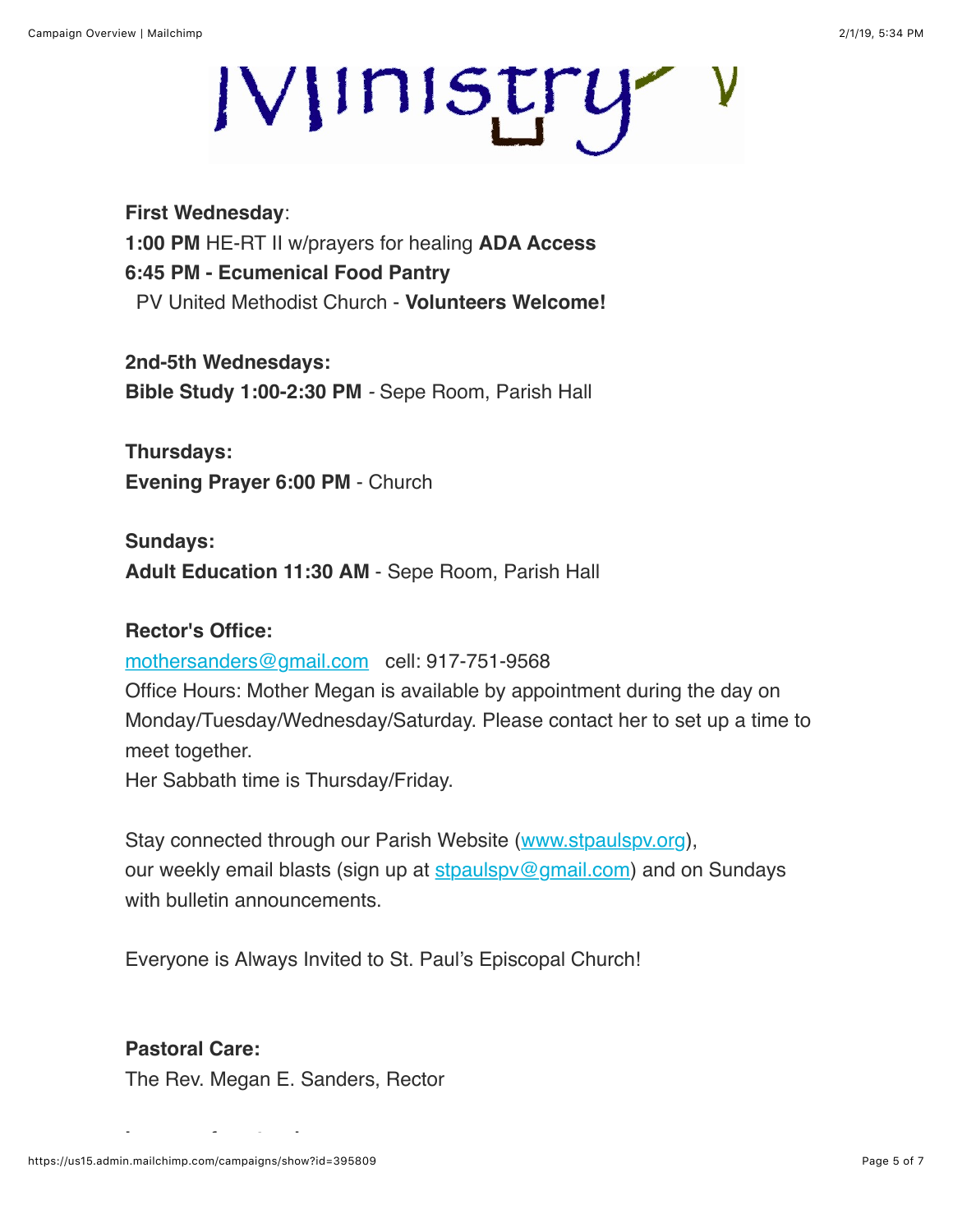#### **In case of pastoral emergency:**

Please call the Rector on her cell phone: 917-751-9568. Hearing you is important to me - please no text messages.

You may contact one of the wardens:

Roger Tumbarello: 845-635-1220

Nancy Adams: 845-635-1448

They are able to reach me and will relay your message.

*If you or someone you know wishes to receive a Pastoral Visit, please call/email Mother Megan.*

 *--God Bless You.*



I hope you are enjoying On The Road to Damascus. Is there anyone else in your family who might like to receive a copy-a student, family member, a friend, or someone that is out of town? To subscribe simply send an email to stpaulspv@gmail.com with the name and email address you want added. Help us spread the Word.

> KEEP IN TOUCH! [o](http://stpaulspv.org/)[n the Web](http://www.stpaulspv.org/) [on FaceBook](https://www.facebook.com/stpaulspleasantvalley/) [via email](mailto:stpaulspv@gmail)